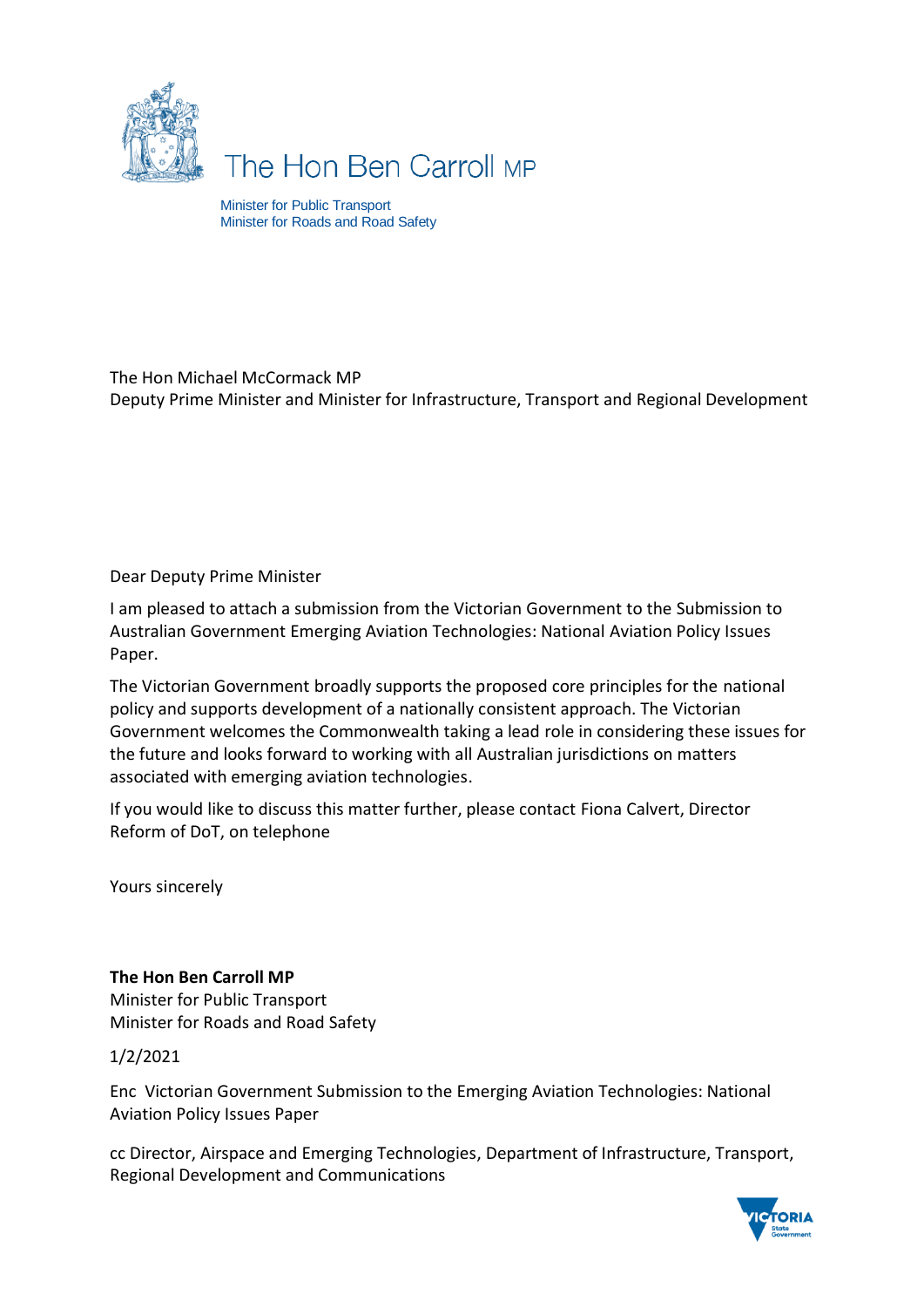# Victorian Government Submission to the Emerging Aviation Technologies: **National Aviation Policy Issues Paper**



Department of Transport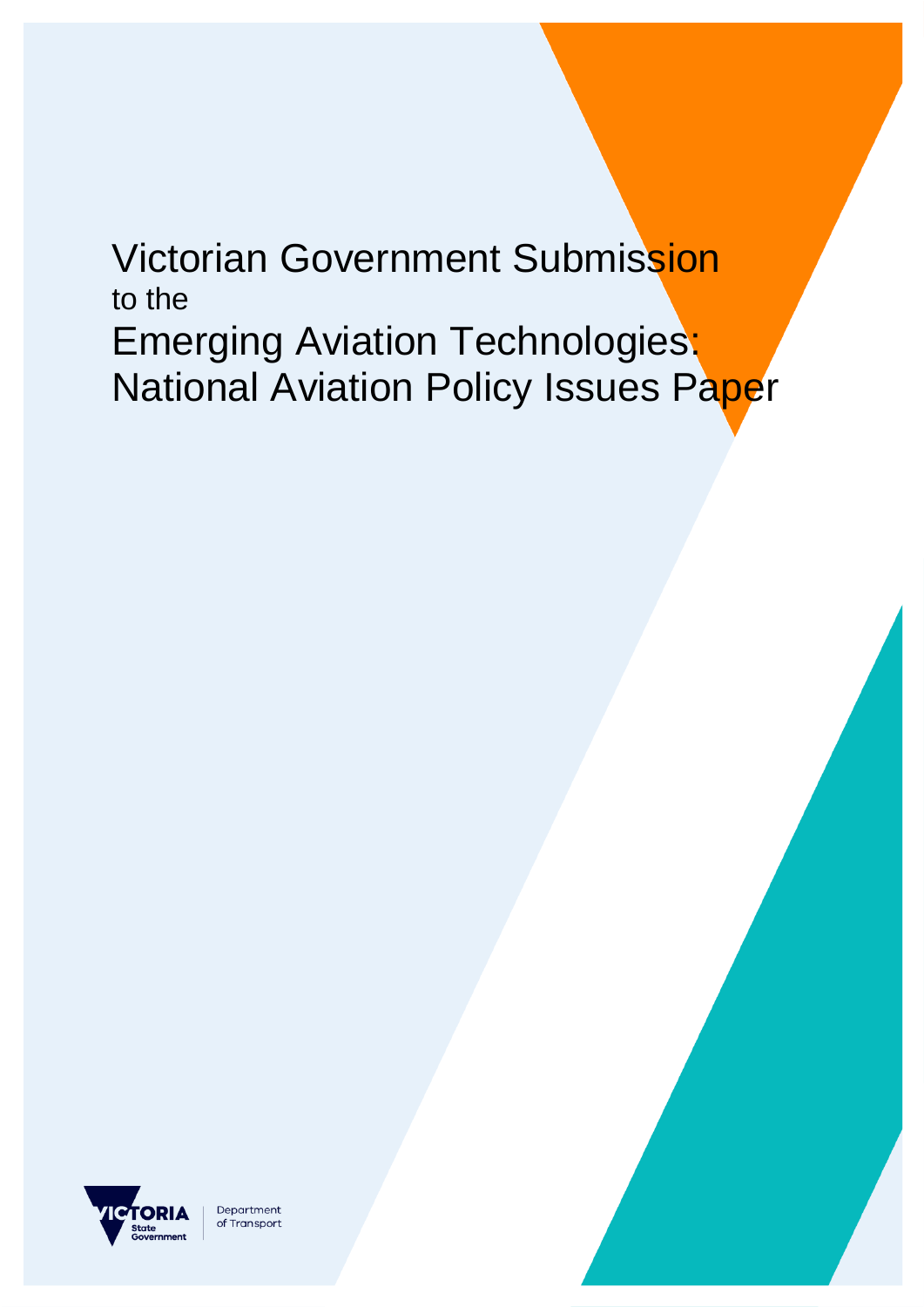# **Contents**

|                                                                         | $\mathbf{3}$    |
|-------------------------------------------------------------------------|-----------------|
|                                                                         |                 |
|                                                                         |                 |
|                                                                         |                 |
| 4.1 Regulatory Service Standards and Responsiveness                     | 5               |
| 4.2 Trials and Testing                                                  | 5               |
|                                                                         |                 |
| 5.1 Land Use and Transport Planning and Air Space Congestion Management | $6\overline{6}$ |
| 5.2 Noise Management                                                    | $\overline{7}$  |
| 6 Opportunities                                                         | 9               |
|                                                                         | 10              |
| 7.1 Social Licence to Operate                                           | 10              |
| 7.2 Incentivising Research and Development                              | 10              |
| 7.3 Foreign Investment Review Board                                     | 10              |
|                                                                         | 10              |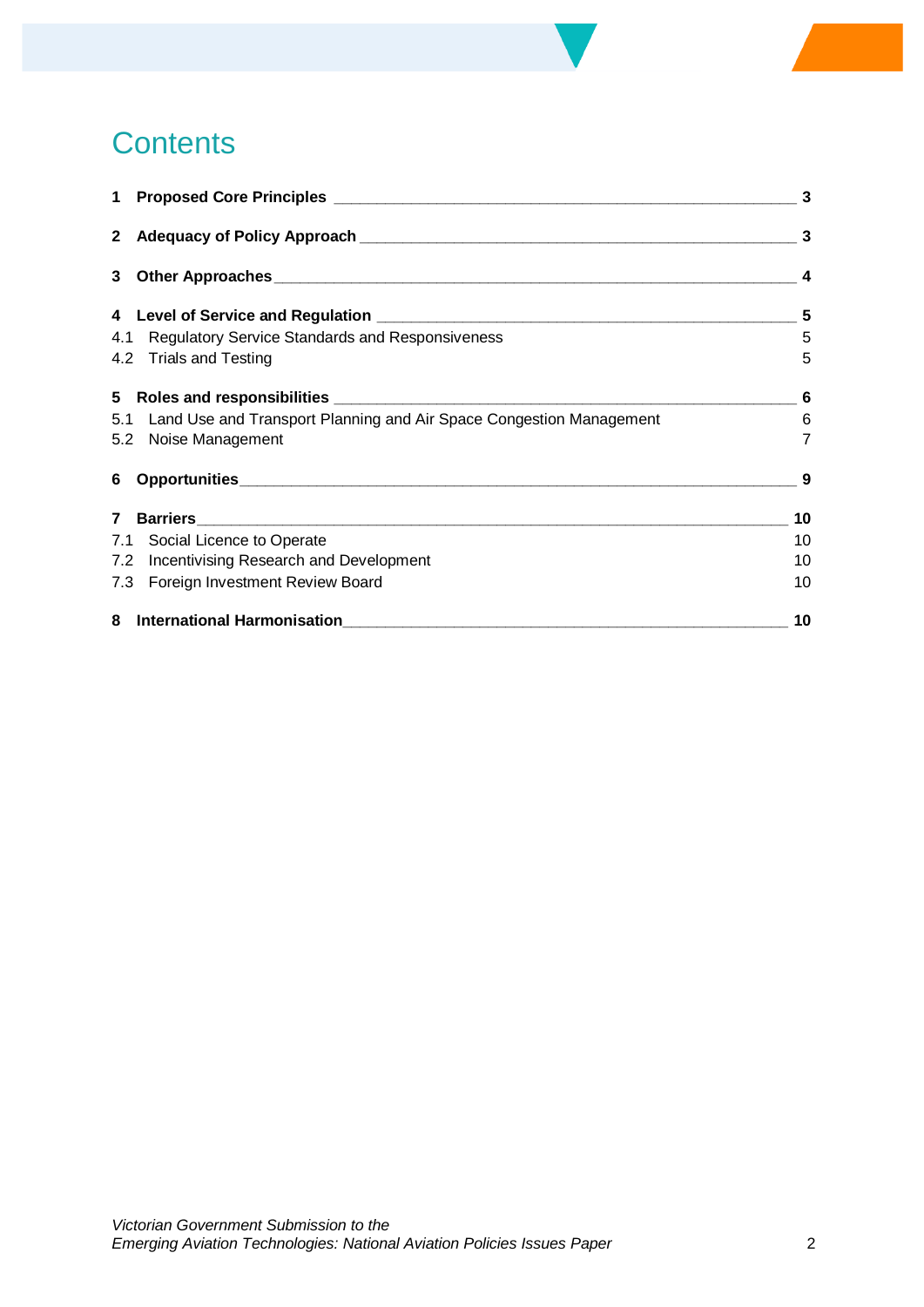# 1 Proposed Core Principles

### *Do you agree with the proposed core principles for the National Emerging Aviation Technologies policy?*

The Victorian Government broadly supports the proposed core principles for the National Emerging Aviation Technologies policy and supports a nationally consistent approach for enabling emerging aviation technologies in Australia. The Victorian Government welcomes the Commonwealth taking a lead role in thinking through these issues for the future.

Victoria notes that to enable the introduction of these emerging technologies, guiding principles should prioritise safety, security and local industry development, while being considerate of local communities and environments and the need to achieve social licence. Victoria notes that Advanced Aerial Mobility (AAM) has the potential to present economic development opportunities to Australia and recognises the need for Commonwealth, State and Territory Governments to work closely to establish policy leadership in the sector as the industry forms and investments are made. Victoria notes the prospective benefits of AAM may align with several Victorian Government objectives, including those relating to designing a sustainable people-focused transport system, promoting regional development, fostering innovation and supporting economic recovery initiatives in transformative industries.

The Victorian Government notes that there are parallels between the emergence of advanced air mobility technologies and the emergence of automated road vehicles. Many of the same issues apply such as the importance of planning for the future with regulatory regimes and infrastructure and the need to balance maximising economic development outcomes with safety, transport efficiency, environmental and community issues.

### 2 Adequacy of Policy Approach

### *Will the proposed approach to policy development adequately allow for the future direction, operations and investments of your business/organisation?*

The Victorian Government welcomes the Commonwealth's proposed approach to policy development and sees engagement and close collaboration between federal and state agencies as critical to unlock the potential of drone and AAM technologies in Australia. The release of a national, publicly stated position on emerging aviation technologies is a potential enabler for Australia to attract international investment in the AAM sector.

The Victorian Government is aware that international AAM proponents are actively seeking to invest in jurisdictions that are committed to providing certainty around plans for industry development and rule-making processes for the deployment and integration of AAM technologies. As the regulation and management of the AAM industry will involve many stakeholders, proponents are attracted to jurisdictions that can demonstrate a well-coordinated approach between federal, state and local government entities.

Engagement with relevant policy leaders at the state level will be imperative in providing certainty and clarity to investors and the community and will be critical to appropriately address the challenges and risks that AAM presents to local communities. It is important that the national policy paper signals strong alignment between government proponents, while providing clear definition and delineation between roles and responsibilities to assist investors to navigate the government stakeholder landscape.

The establishment of an Industry Advisory Group by the Department of Infrastructure, Transport, Regional Development and Communications to coordinate industry input in the development of the national policy framework is welcomed. It is recommended that a broad range of industry participants are represented on this group, as infrastructure providers, air space traffic management, maintenance repair and overhaul facilities, flight operations and potential component manufacturers and assemblers.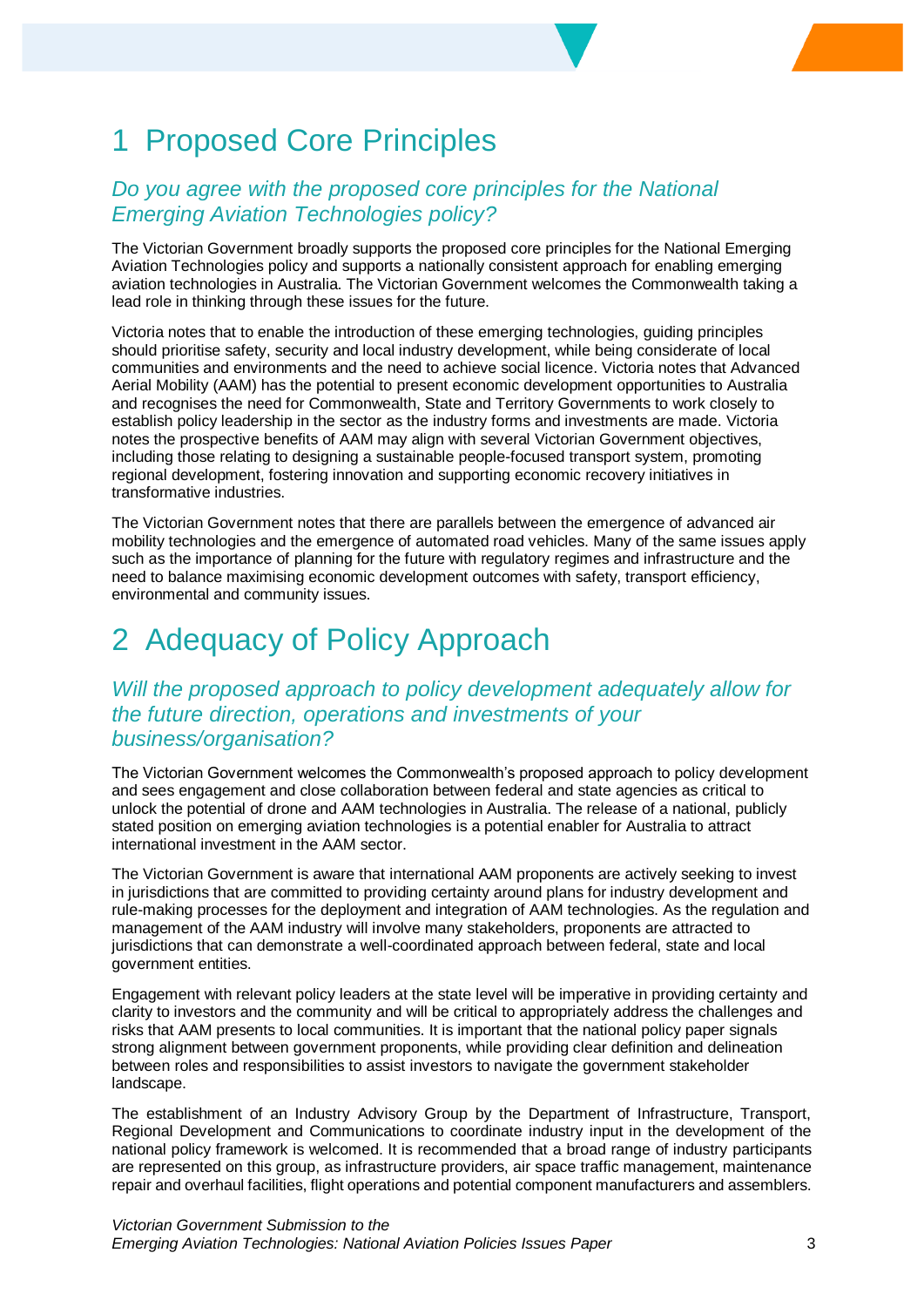The Victorian Government notes that the terms 'drones', 'Remotely Piloted Aircraft Systems (RPAS)' and 'Unmanned Aerial Systems (UAS)' appear to be used interchangeably, and suggests that these terms may need to be clarified in future policy and in particular in any subsequent legislation or regulation.

The International Civil Aviation Organisation (ICAO) refers to Unmanned Aircraft Systems as an aircraft and its associated elements which are operated with no pilot on board. This includes:

- RPAS
- Autonomous aircraft these do not use the intervention of a human pilot to fulfill their intended flight
- Model aircraft distinguished by their recreational use.

The ICAO acknowledges that in some instances these sub-categories overlap.

For the purposes of policy development, it is imperative to clearly define the technologies that are being considered. The Victorian Government suggests that national policy development consider all sub-categories of Unmanned Aircraft Systems, or at least RPAS and autonomous aircraft. If the policy is to be limited to RPAS, then the other sub-categories of Unmanned Aircraft Systems should be explicitly excluded to avoid future uncertainty.

# 3 Other Approaches

### *Are there any other approaches that could benefit the sector?*

AAM technologies may be deployed earlier in Australia if government settings do not inhibit any emerging AAM markets and industry development efforts are well-integrated with other existing significant Commonwealth workstreams and policies. There is scope for AAM to form part of economic recovery plans at all government levels, including those supporting zero emissions technologies, community infrastructure projects, and jobs in the green economy.

For instance, the AAM sector is relevant to broader efforts to decrease dependency on hydrocarbon fuels and the Commonwealth could examine how AAM technologies can work in tandem with efforts related to establishing a national vehicle electrification network. Infrastructure Australia has included the rollout of a national electric vehicle fast charging network as a High Priority Initiative in its 2020 Infrastructure Priority List.

Progress in this sector could be linked to existing Commonwealth initiatives to encourage investment in new battery technologies as a critical part of the drone and AAM value chains. Further, the scope of support programs available under the Commonwealth's Modern Manufacturing Strategy could be expanded to provide incentives in other advanced manufacturing areas relevant to emerging aviation technologies supply chains.

There is acknowledgement within the paper that data is not presently available to support policy development and to provide context for potential investors in Australia (for example, information to inform the potential size of market in Australia, numbers of users and current attitudes within the community). The Commonwealth might consider undertaking data collection and analysis to fill these information gaps. The Victorian Government would be pleased to provide advice to assist in this through the Department of Transport.

The issues paper focuses largely on drone technologies for freight and package deliveries, with only a small section devoted to electronic vertical take-off and landing (eVTOL) vehicle specific issues (pages 48 and 49) that relate to passenger transport options. We acknowledge this likely reflects that drones are a more well-developed technology and there has been greater market development and engagement to date. The additional complexities or risks associated with using emerging aviation technologies for passenger transport, particularly those related to safety, security and infrastructure are worth highlighting. This would enable a more nuanced discussion of the legislative and regulatory responsibilities that would apply to Commonwealth, state and territory government for emerging aviation technologies that would offer the transport of passengers as opposed to just goods.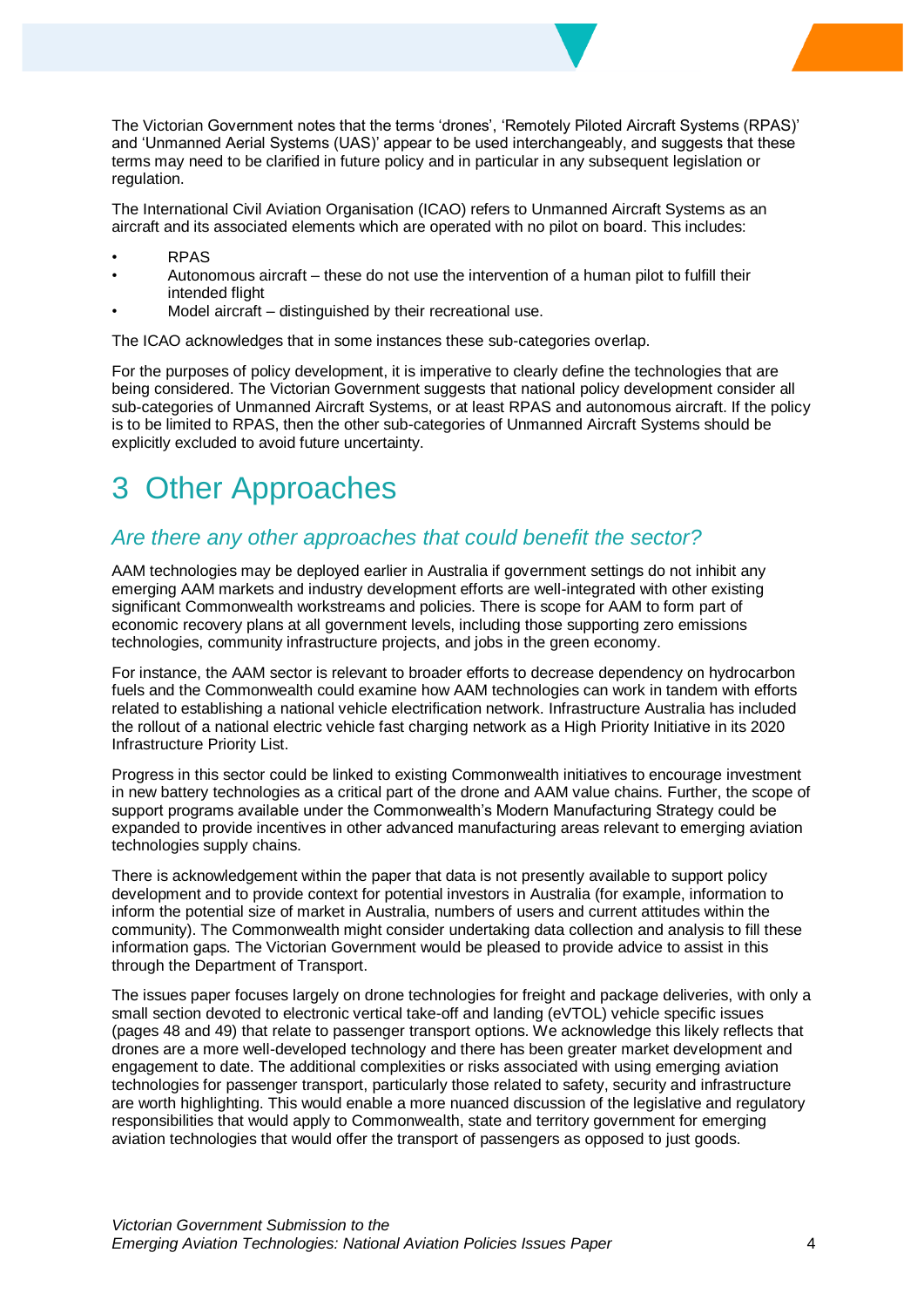# 4 Level of Service and Regulation

### *What level of service and regulation do you expect from the Government?*

### **4.1 Regulatory Service Standards and Responsiveness**

The Victorian Government welcomes the proposal that the Australian Government will develop a policy approach that fosters partnerships between government and industry to promote shared outcomes and learning.

Beyond, this, the Victorian Government suggests that a high level of engagement with industry and the community is needed in developing the policy. This would mean that the process of policy development would involve strong engagement with industry to hear about pain points and opportunities and strong community engagement to understand concerns and potential barriers to acceptance of this new technology. This will help establish how regulation can best balance safety, security, health and amenity with economic development.

It is expected that national AAM standards and regulation relating to AAM craft will be set federally. Best practice requires that every effort is made to ensure that regulatory burden is minimal, and that a compliance-focussed, safety-conscious industry culture is supported.

Whilst the Commonwealth has welcomed a sandbox approach and encourages technology trials, this necessitates a higher level of service than is currently on offer from the safety regulator to potential new market entrants considering trials in Australia. The Victorian Government's experience is that the current resourcing priorities of CASA could disincentivise active end-to-end vehicle certification of emerging technologies locally. The sudden emergence of this industry presents challenges for CASA's usual model of engagement with established aviation players.

The regulator does not appear to currently be funded to the level of 'turnkey' solutions that allow for local eVTOL vehicle certification, relying on vehicle developers to obtain certification elsewhere from a jurisdiction which Australia has bi-lateral aviation safety certification recognition agreements. Bilateral agreements with European Union Aviation Safety Agency (EASA) and the Federal Aviation Administration (FAA) are important for international proponents wanting to enter the Australian market, as this can avoid the need for separate, additional certification processes that add to regulatory burden and may dissuade operators from locating in Australia. However, sole reliance on bilateral agreements may inhibit local research and development and local manufacturing of vehicles requiring certification, which in turn potentially limits the type of employment that can be created in Australia to support this industry.

### **4.2 Trials and Testing**

The introduction of emerging aviation technologies into Australia will require a proactive and agile approach by the Commonwealth with respect to identifying gaps in regulatory requirements that can inform waiver needs for trial program operations. With the AAM industry expected to enter commercialisation phase within five years, there is a narrow window of time within which first test flights or early stage commercial pilots can be expected. If there is a desire for these tests and trials to be attracted to Australia, supporting systems and processes will need to be established in advance.

There is a need for consistent rules across Australian jurisdictions. This will be important to the creation of a single, large market and make it easier for the existing ecosystem of companies and for new investors entering the market to navigate processes, noting that we are small player relative to the global market. Consistency regarding trial rules should also help to make Australia a more attractive place to research, trial and deploy these technologies.

While Australia has much to offer in regards to open air spaces in remote areas for testing of these technologies, it is important that the Commonwealth also examines closely the opportunity to establish narrowly-defined waivers or exemptions in urban areas that offer similar environment to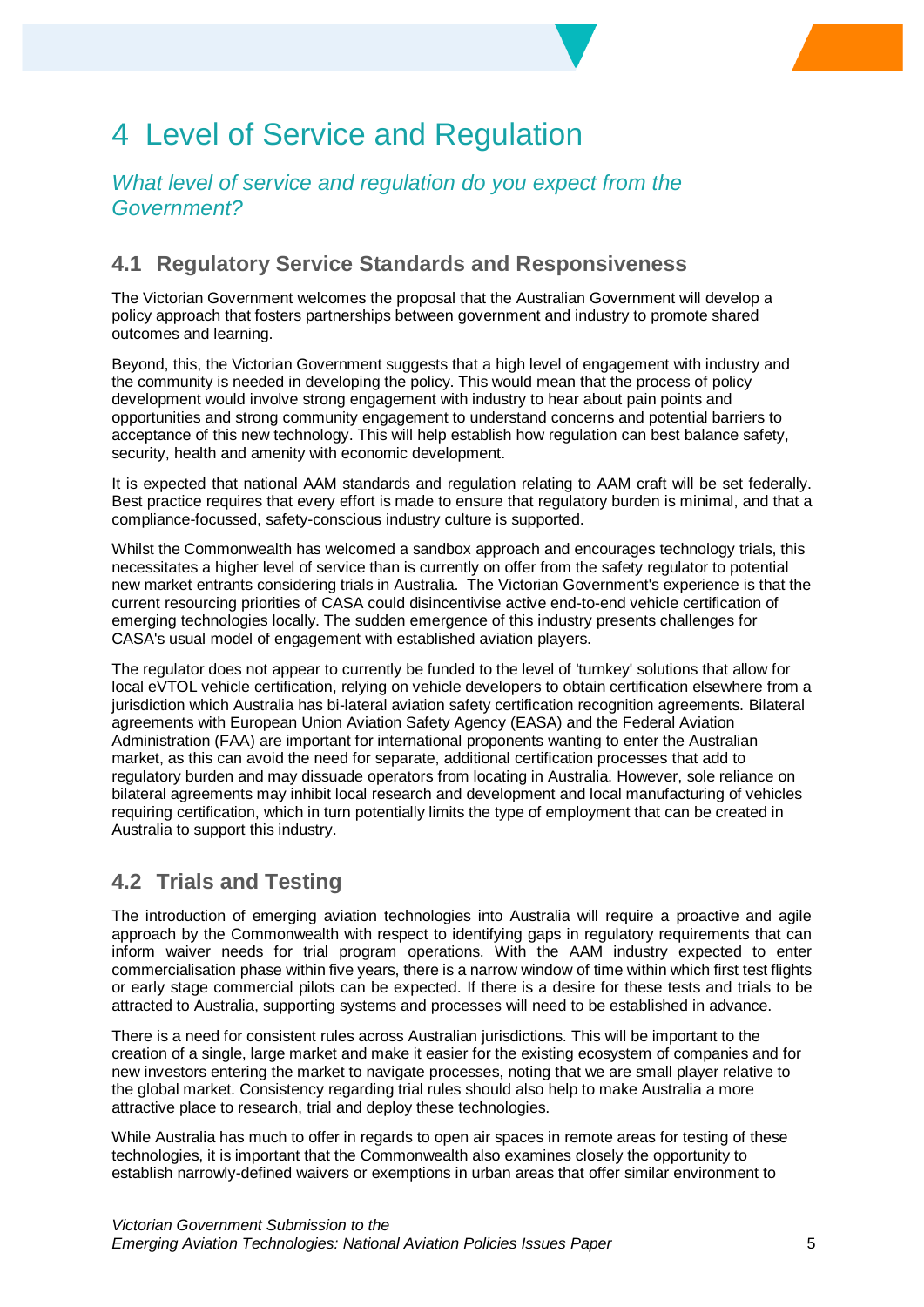expected commercial operations. Suitable urban environments need to be identified and regulatory parameters determined that can allow the safe testing of uncertified systems and equipment for data gathering purposes that will enable commercial operations of these technologies in the future.

The Victorian Government suggests that any trials should include a noise monitoring and assessment component to further inform the noise levels that can be expected from AAM operations, their spatial and temporal distribution and their impact on the community, which in turn can inform the appropriateness of AAM operations. Trials should also include extensive participatory engagement with potentially affected communities.

### 5 Roles and responsibilities

### *What are your expectations of the Government's role and responsibilities in the management of drones and eVTOL vehicles?*

As part of its national policy on emerging aviation technologies, the Commonwealth must outline specific roles and responsibilities for each department, agency and any other related entities to ensure operational safety with respect to the management of drones and eVTOL vehicles.

On matters of national security, cybersecurity and data sovereignty, Victoria expects that the Commonwealth will be responsible for working with national security, air traffic management and telecommunications agencies to identify relevant concerns, as well as tailor security protocols and guidelines necessary to reflect these concerns.

The Victorian Government recognises and appreciates the respective responsibilities of the Commonwealth, states and territories with respect to the advancement of these new technologies and their impact on Australia's airspace, transport systems and local communities. The Civil Aviation Safety Authority's (CASA) responsibility as the safety regulator for civil air operations is clear, and so is the Commonwealth's responsibility to oversee government legislation and policy relating to airports and aviation. Victoria does not regulate airspace or aircraft in flight or during flight activity. This is, as the issues paper states, a federal responsibility. Victoria supports the ongoing role of the federal regulator in its development and implementation of a new National Airspace Policy, and its regulation of aircraft and safety management of airspace, including drones and other advanced air mobility devices.

Regarding infrastructure development, it makes sense for coordination between Commonwealth and State/Territory Governments to work jointly with industry to better understand the impact of drone and eVTOL operations and provide scope for long term interstate integration of transport infrastructure networks. However, this should be done only to the same extent that it is necessary for other major transport projects and no more so. The Victorian Government notes that interstate movements are generally only a small component of total transport activity and expects that AAM will be similar.

### **5.1 Land Use and Transport Planning and Air Space Congestion Management**

It will be important to ensure that AAM networks and, in particular, take-off and landing facilities are appropriately integrated with existing and planned local land transport networks. Integration with the road network, active transport facilities and public transport services will be important not only to the success of AAM services but to ensuring that the transport system can function efficiently and effectively. Responsibilities for the transport system rest at the state and territory level and it will be critical for national AAM policy and regulatory processes to reflect this.

Pathways for approvals on land use and zoning are a matter for state and local government consideration, that will need to factor in the perspective of the local community and the operators that utilise such infrastructure. This will be a key mechanism for ensuring that AAM infrastructure integrates with land transport networks.

Victoria's planning system recognises that aircraft have an offsite noise and amenity impact, and that aircraft noise-sensitive use and development can impact aviation operations. Drones and other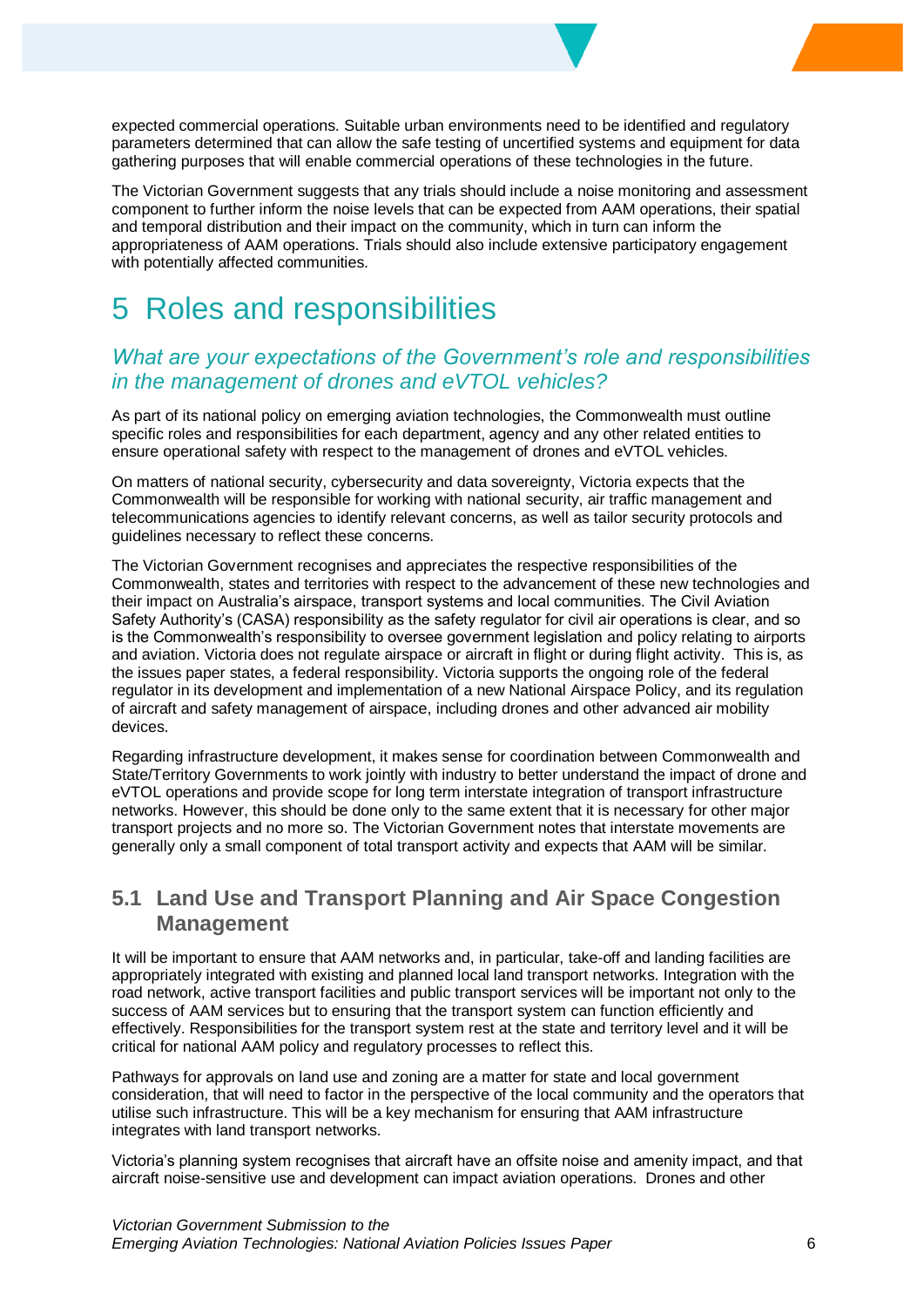advanced air mobility devices are not defined in the planning scheme and so would have their ordinary meaning. Victoria (through the Department of Environment, Land, Water and Planning and the Department of Transport) is a member of the National Airports Safeguarding Advisory Group and supports a national, harmonised approach to the regulation of aircraft noise and other aircraft-related impacts. Clarity and agreement are needed on the statutory land use planning approvals process and on the responsibilities of the federal regulators in providing advice to planning decision makers on land use applications involving drones and other advanced air mobility devices.

Victoria's planning scheme can and does regulate the environs of local airfields/airports and heliport/helicopter landing sites, to manage any potential amenity impacts on nearby sensitive uses (residential, hospitals, schools, childcare centres). The planning scheme recognises that a planning permit is not required for use of a site in certain circumstances, including by a helicopter engaged in emergency service operations.

Victoria's planning system can support new and emerging aviation technologies where it has a regulatory or complementary role. The Victorian Minister for Planning has established a Melbourne Airport Environs Safeguarding Standing Advisory Committee to support further implementation of the National Airports Safeguarding Framework in the planning scheme. The committee's terms of reference include advice to the Minister on the role of the federal regulator.

Clear infrastructure approval processes and management will need to be applied to vertiports or other structures that may be included on top of structures, such as buildings or railway stations. Planning for these locations is subject to state and territory planning regimes. National processes will need to recognise the existing sub-national processes and management of land use. A key benefit of this process could be to clarify those responsibilities before significant investments are undertaken as part of rolling out eVTOL and drone trials.

As AAM markets develop and mature, there is potential that there will be competition for air space. While the safety of vehicles in the air space is clearly a Commonwealth responsibility, the same clarity does not apply to access rights and responsibilities for managing congestion in air space. In further developing the National Emerging Aviation Technologies policy, the Victorian Government recommends that the intersection between Commonwealth and subnational government rights and responsibilities be clarified, including the air rights above rail corridors or arterial roads (under the control of state and territory governments), local roads (under the control of local government authorities) and residential and non-residential properties. This would include further consideration of responsibilities and rights for erecting structures over land or buildings, management of activity within the air space from a perspective of congestion and access rights and the safety of ground-based activity under air space being used by AAM vehicles.

### **5.2 Noise Management**

AAM are emerging technologies and there is very little research on the impacts of noise from AAM vehicles on human health and well-being. It is noted that:

- a) Annoyance with aircraft noise does not only relate to the overall sound levels, but also to the tonal content and other features of the noise character.
- b) Annoyance is also influenced by the number of movements, the frequency of operations, the visual noticeability and the subjective appreciation associated with the source of noise.
- c) The noise characteristics of drones differ from traditional aircraft. High tonal content for electric propulsion aircrafts can be expected – concentrating the sound energy to a few frequencies that emerge over background noise. This factor can increase annoyance and warrants further research.
- d) The risk of impacts is expected to be like those of other environmental sources and aircraft. These impacts include annoyance, sleep disturbance and impacts on cardio-vascular health and cognition. The risk and magnitude of impacts is currently unknown and likely depends on the noise emission of the vehicles, the scale and time of operations, and their locations.

This suggests that operations and infrastructure for AAM vehicles, along with the vehicles themselves, may need to be pro-actively designed to minimise noise and any other environmental and public health impacts. Considerations should include, but are not limited to: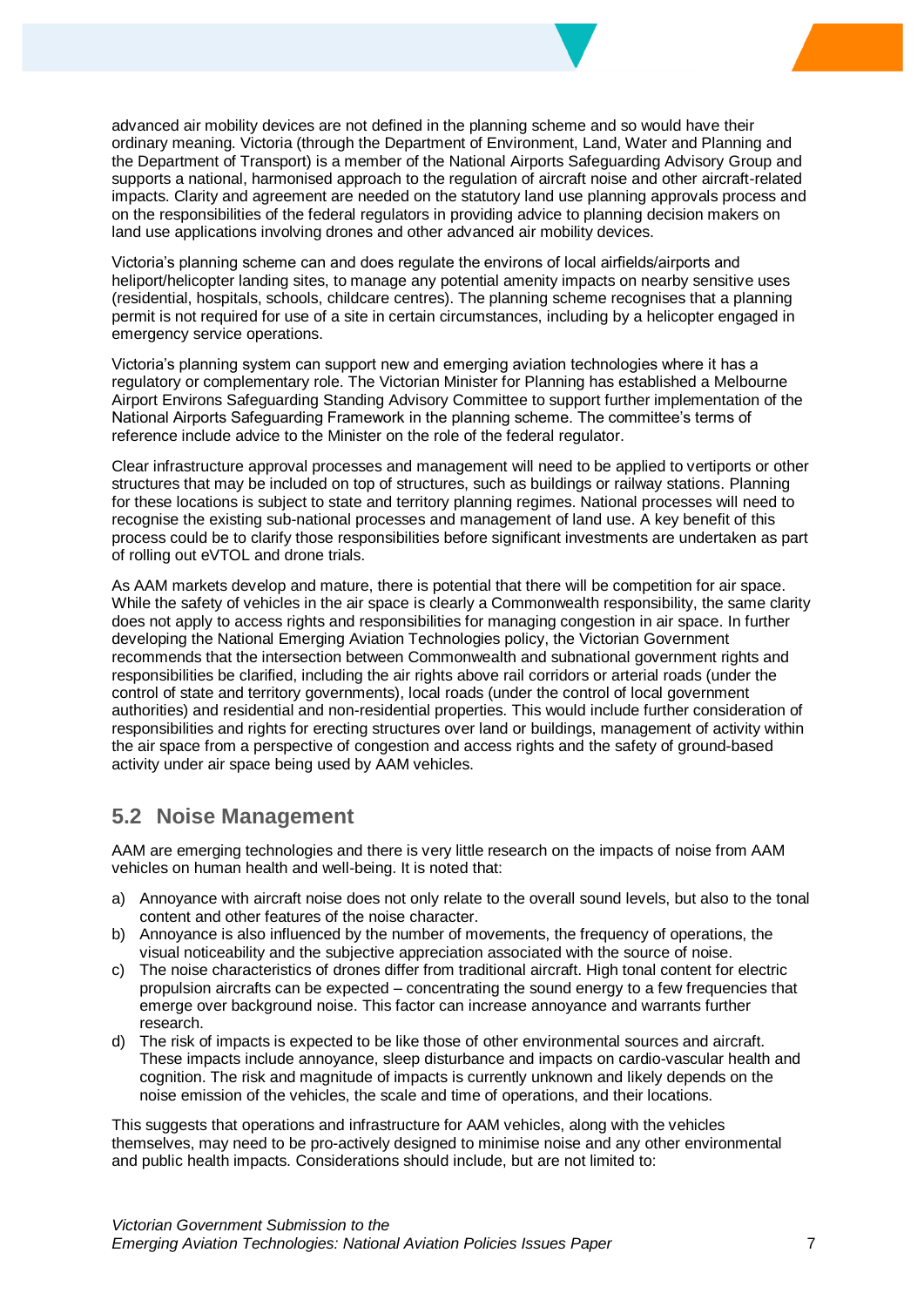- a) Infrastructure where the vehicles take off and land and the routes taken, also the interconnection with other modes of transport (e.g. driving to/from skyports or nodes)
- b) Vehicles noise levels and noise character of the vehicles used (e.g. what the noise sounds like, its frequency spectrum, variations over time)
- c) Operations when and where the operations occur, including: proximity to noise sensitive receivers and sensitive land uses; responsiveness to community concerns about noise impact and other related concerns such as fear of noise source, unease with technology, risk of crashes; responsiveness to concern about loss of privacy/overlooking properties.

We note that while they are quieter than conventional aircraft, AAM vehicles are expected to fly at lower heights and it is expected that there will be a larger number of operations. While it is plausible that noise emissions from individual drones will reduce as technology improves, we are concerned that this appears to be the main assumption for the proposed approach. The noise level below which further noise reduction will not be feasible from an engineering or cost perspective should be considered. Experience with other modes of transport tells us that noise reduction also comes through regulation and enforcement of design standards and operations. To help determine the extent to which this will be needed and to begin working towards guidance on noise from AAM operations, the Commonwealth should put in place a research program, covering annoyance and health impacts of AAM noise, market sounding and engineering discussions and consideration of the most effective means of ameliorating those aspects of noise from AAM operations that are found to be the most problematic to the community.

More broadly, it can be expected that the emergence of advanced air mobility devices will result in a change in the ambient sound environment (the soundscape) in areas where AAM operations occur. Because AAM vehicles have a different character to other environmental noise sources, the magnitude and impact of this change are currently unknown. The impacts need to be considered in addition to ambient sound environment, not in isolation to it. Given other noise is an issue managed at a state level, regulatory processes are needed that can consider the interaction of noise from this emerging technology with the existing noise landscape and do not unduly add to pressures for State and Territory funded noise attenuation. A conservative approach to considering noise would be advisable, given the high level of sensitivity to noise that has been evident in the community and the likely expectation of communities that Commonwealth and State/Territory governments will take action to mitigate noise from AAM operations.

The Victorian Government notes that the proposed approach set out in the issues paper is based on community acceptance and suggests that it may be found that health-related outcomes should also be considered. Health effects of noise, in particular sleep disturbance, occur at levels separate to annoyance and community dissatisfaction, and generally at lower levels. The national policy may need to consider use of curfews, as has been done with some existing drone operations. The implications of this approach for commercialisation of AAM technologies should be understood.

We are concerned that the effectiveness of options for managing noise has not been explored broadly enough. For example, it is suggested that the framework for managing noise and its impacts relies predominantly on setting baseline noise levels across ground-based locations and the assumption that vehicles will get quieter with time. Managing noise from commercial operations and their impacts is likely to need consideration of a combination of measures pertaining to:

- quieter vehicles with acceptable noise character;
- the number and frequency of movements;
- the hours of operations;
- the flight paths and their proximity to noise sensitive receivers;
- the management of increased traffic at modal interchanges.

In principle, the introduction of an Integrated Airspace System, supported by an Unmanned Traffic System has merit. The Victorian Government agrees that this has the potential to assist in the management of noise impacts. We note that, as considered, a system of traffic management for unmanned and autonomous aircrafts (AAM) could potentially provide opportunities to manage flight paths and operations to reduce noise impacts, as well as managing no-go zones for safety and distances respectful of privacy.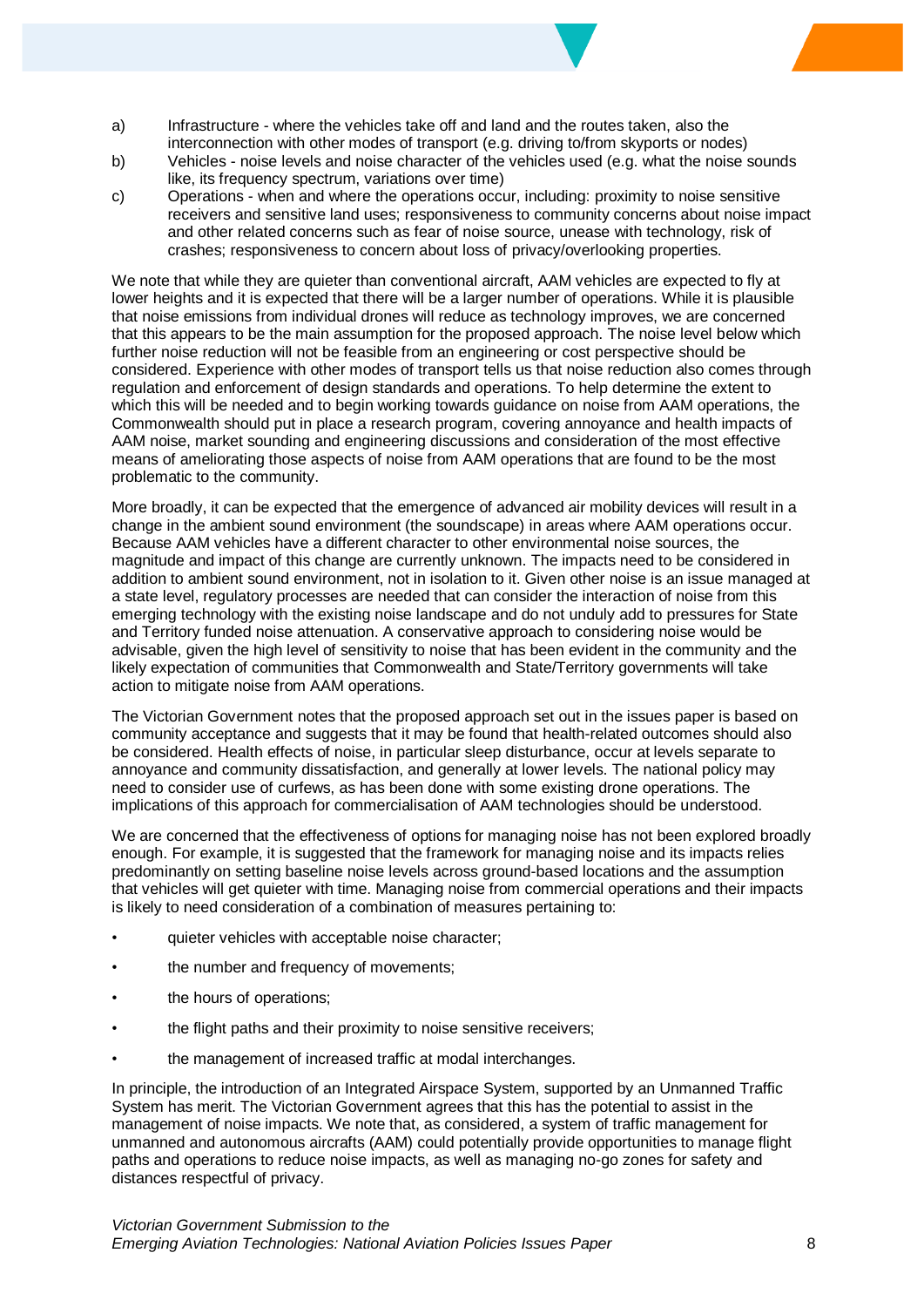Collaborative policy development is also supported and a consistent AAM Vehicle Operations Noise Policy Framework.

Many of the issues outlined above could be assessed via strategic Health Impact Assessment methodology, so the real costs and benefits from a health and welfare perspective can be considered. The Victorian Government's Environment Protection Agency would be pleased to engage with the Department of Infrastructure, Transport, Regional Development and Communications and the other relevant agencies in relation to Victoria's environment protection legislative and regulatory framework.

# **Opportunities**

#### *What are the key opportunities that these new technologies could deliver for Australia?*

From an international investment attraction perspective, there is potential that the AAM sector could bring to Australia new economic activity and employment in a broad range of areas, including in advanced manufacturing, transport infrastructure and digital technologies. There is a potential to attract high value jobs and capital investment in areas such as maintenance repair and overhaul facilities, flight operations, air traffic management, community engagement and broader transport infrastructure. Other potential benefits include capability, skills and knowledge uplift and the potential to capture assembly and components manufacturing in the medium-to-long term, should Australia be able to position itself as a leader in this field.

The presence of overseas companies seeking to test drones and AAM vehicles and air traffic management systems locally could lead to increased research and development (R&D) and crossdisciplinary technology commercialisation. There is scope for industry players to leverage the capabilities of Victorian universities and other industry players in aviation and other adjacent emerging fields, such as future mobility, autonomous vehicles and new battery technologies.

The Victorian Government understands that Victorian universities are already making progress in AAM related fields. Some examples include:

- Monash University, through the Monash Centre for Additive Manufacturing (MCAM), is developing the first international aerospace standards for 3D printed titanium components for civil aircraft parts;
- Deakin University has published a white paper on AAM and is currently conducting R&D on fuel cell technology for battery applications through the Deakin Hycel Hydrogen Hub;
- RMIT University, through its Autonomous and Intelligent Aerospace Systems (AIAS) Lab, has partnered with Thales for R&D in Air Traffic Management (ATM) and has undertaken research into unmanned aircraft applications for logistics operations, UAV integration and AAM air traffic operations.

This existing body of work presents potential for education institutions to develop educational and training programs/materials to train new and existing workforces that meet the requirements of the drone and AAM sectors.

The Victorian Government also notes that drones are a practical option for some of its own activities and are being used for infrastructure and heritage asset maintenance. Drones can more easily access normally inaccessible locations such as rooftops or high spaces that were previously unable to be monitored. Drones supported by sensors can monitor cracks and defects in sensitive heritage assets, providing new datasets to maintenance teams. The broad applications that drones offer to improve productivity and safety in surveillance, disaster management, firefighting, mining, animal health, crop farming, pest control, crop irrigation, animal mustering, geo-fencing, and other agriculture-related activities are evident.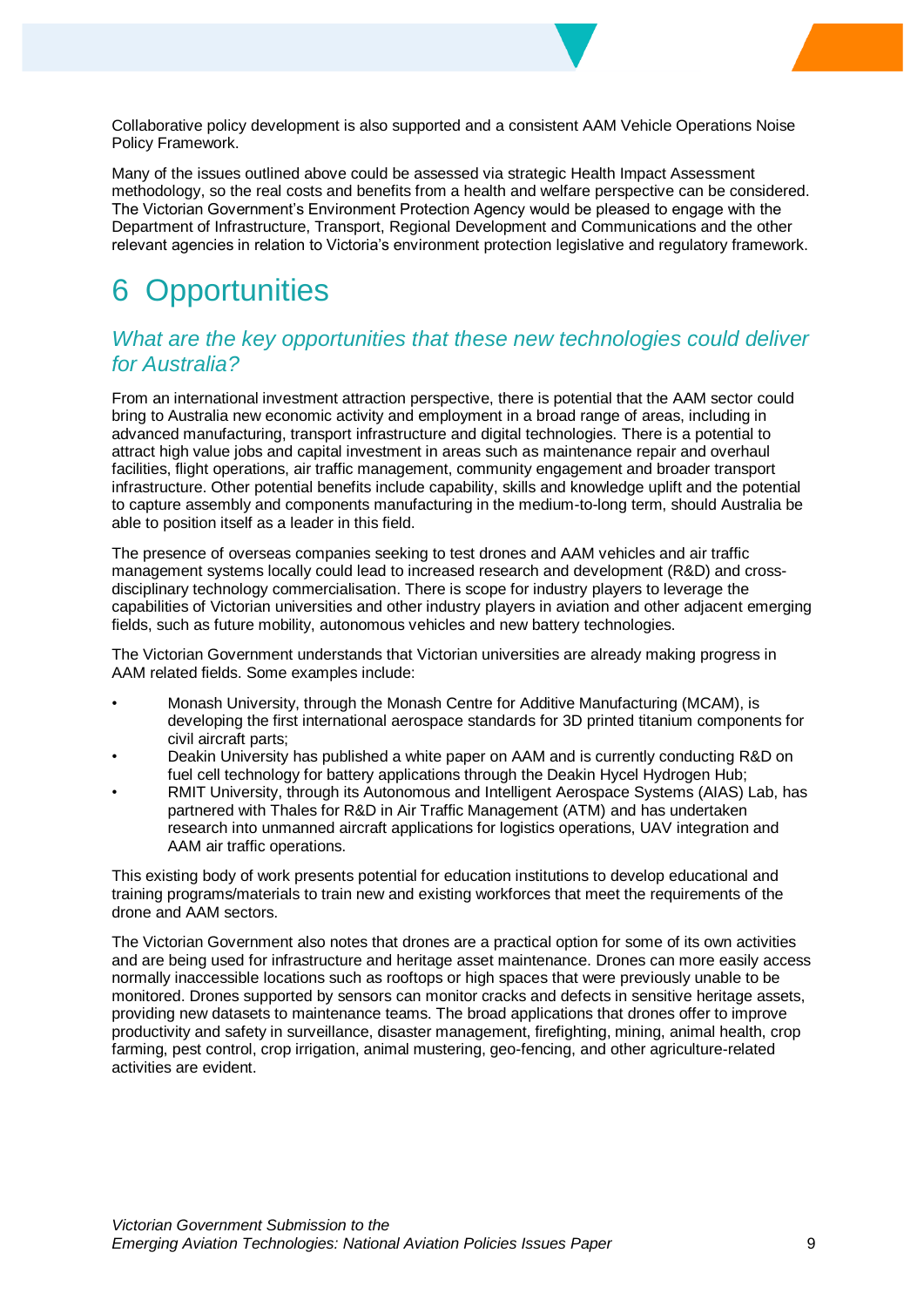# 7 Barriers

### *What are the most significant barriers to realising these opportunities?*

### **7.1 Social Licence to Operate**

Gaining the 'social licence to operate' will be key in realising the opportunities that emerging aviation technologies offer. It is important that the Commonwealth works closely with industry, state and local government in addressing community concerns around noise, visual amenity, safety and privacy.

Proving safety, health, amenity, security and privacy is a key to acceptance of this new technology and unlocking economic development. The Victorian Government has received some anecdotal feedback from companies that they may choose to locate activity in Australia because of its highquality safety and regulation. If they can meet safety and other requirements in Australia, they can be confident they will be able to do the same in other markets.

### **7.2 Incentivising Research and Development**

The Commonwealth demonstrates an appreciation of the research and development potential of the AAM sector, and hence the Victorian Government notes the need for the Commonwealth to support research and development through mechanisms such as tax incentives that encourage such activities. Australia has seen significant cuts in this area, and an analysis of Organisation for Economic Co-operation and Development (OECD) figures shows sharply falling public incentives are already well below those of Slovenia and Greece. In the current business environment with dampened R&D activity, the Commonwealth must play an active role in incentivising and fostering an innovative business ecosystem. Business uncertainty also arises when there are annual changes to the Australian R&D regime. This may further slow Australian innovation and risks long-term economic damage. Businesses need certainty and international businesses need less complexity and to have confidence that R&D can be supported on more than a year by year proposition.

### **7.3 Foreign Investment Review Board**

As much of the development of emerging aviation technologies is currently taking place overseas, the attraction of these capabilities to Australia to build a local industry will rely on the attraction of foreign direct investment. This will be subject to the Foreign Investment Reform (protecting Australia's National Security) Bill 2020 currently under consideration.

Australia needs to ensure that it maintains its national security interests and its attractiveness as an investment destination in the current global economic climate, but the proposed reforms are broad and may have unforeseen impacts in hindering this industry's development. The nature of the changes will likely lead to a significant number of investments being subject to FIRB review that would not have been reviewed in the past and may create perceptions that impact on the attractiveness of Australia as an investment destination for AAM.

### 8 International Harmonisation

### *To what extent should Australia's approach be harmonised with approaches taken in other countries?*

The Victorian Government notes there is an imperative for consistency with international rules or rules in 'peer' jurisdictions that can create easier pathways for recognition of overseas accreditation.

In the short term, Australia can look at best practice in jurisdictions that are seeking to position themselves as first-movers in the AAM field. The US, Singapore, South Korea and New Zealand are key case study jurisdictions that are utilising strong government support to signal their interest to